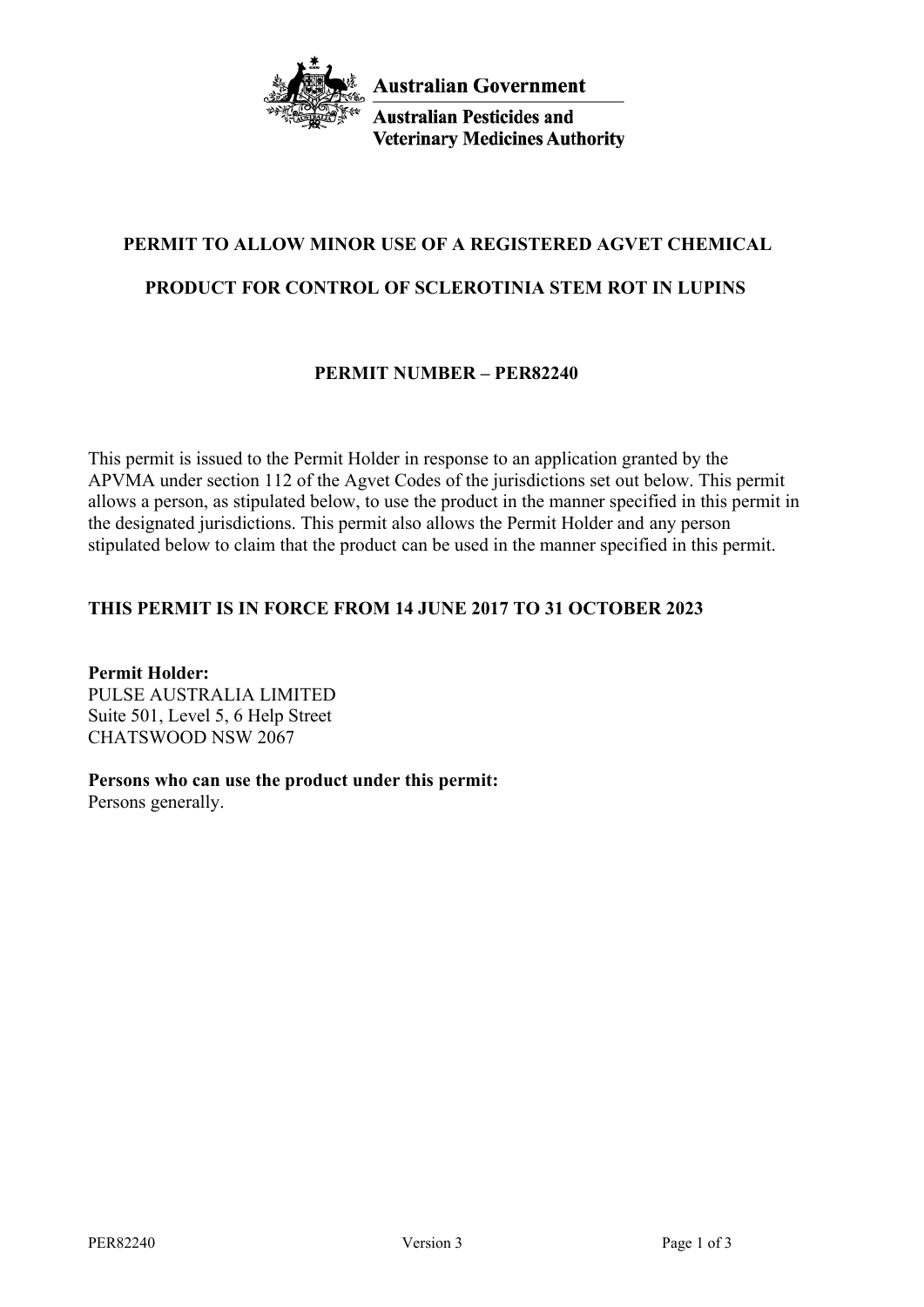## **CONDITIONS OF USE**

## **Products to be used:**

FILAN FUNGICIDE (APVMA No. 56362) PLUS OTHER REGISTERED PRODUCTS Containing: 500 g/kg BOSCALID as the only active constituent.

## **RESTRAINT:**

Comply with all restraints on the product label.

## **SPRAY DRIFT RESTRAINTS**

Specific definitions for terms used in this section of the label can be found at apvma.gov.au/spraydrift.

DO NOT allow bystanders to come into contact with the spray cloud.

DO NOT apply in a manner that may cause an unacceptable impact to native vegetation, agricultural crops, landscaped gardens and aquaculture production, or cause contamination of plant or livestock commodities, outside the application site from spray drift. The buffer zones in the relevant buffer zone table/s below provide guidance but may not be sufficient in all situations. Wherever possible, correctly use application equipment designed to reduce spray drift and apply when the wind direction is away from these sensitive areas.

DO NOT apply unless the wind speed is between three and 20 kilometres per hour at the application site during the time of application.

DO NOT apply if there are hazardous surface temperature inversion conditions present at the application site during the time of application. Surface temperature inversion conditions exist most evenings one to two hours before sunset and persist until one to two hours after sunrise.

DO NOT apply by aircraft unless the following requirements are met:

- Spray droplets are not smaller than a MEDIUM spray droplet size category.
- For maximum release height above the target canopy f 3 metres or 25 per cent of wingspan or 25 per cent of rotor diameter, whichever is the greatest, minimum distances between the application site and downwind sensitive areas are observed (see the following table titled 'Buffer zones for aircraft')

# Buffer zones for aircraft

| <b>Type of aircraft</b> | <b>Mandatory downwind buffer zones</b> |  |
|-------------------------|----------------------------------------|--|
|                         | <b>Natural aquatic areas</b>           |  |
| Fixed-wing              | 10 metres                              |  |
| Helicopter              | 15 metres                              |  |

#### **Directions for Use:**

| Crop                             | <b>Disease</b>                                     | Rate              |
|----------------------------------|----------------------------------------------------|-------------------|
| Narrow-leaf Lupin<br>Albus Lupin | Sclerotinia Stem Rot<br>(Sclerotinia sclerotiorum) | $800 g - 1 kg/ha$ |

#### **Critical Use Comments:**

- Apply an initial spray during flowering when  $20 50\%$  of plants have open flowers. Apply a second application 7-14 days later if disease persists, or weather conditions are favourable for disease development.
- Use the higher rate when disease pressure is high.